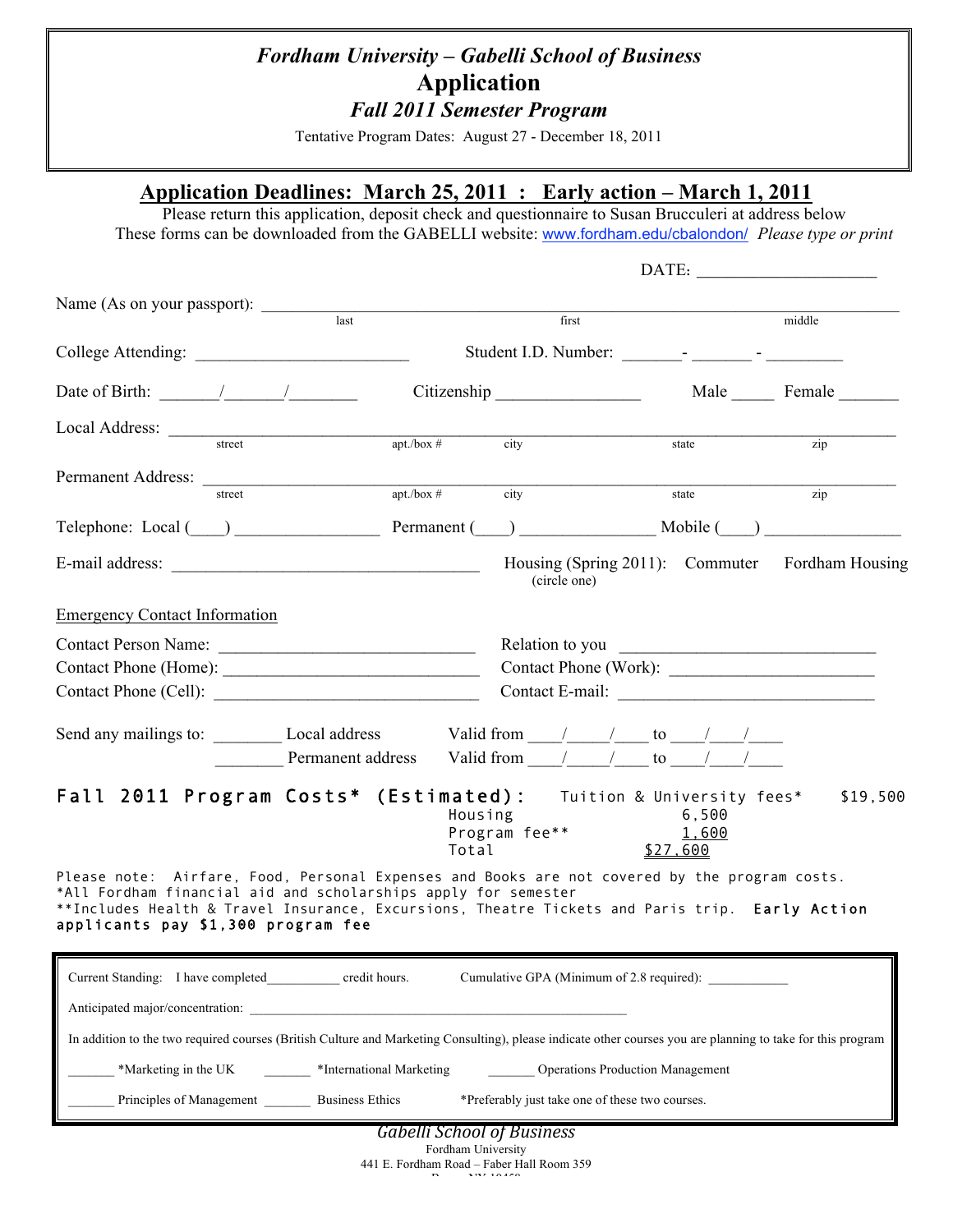# **London Fall 2011 Program – Statement of Purpose Questionnaire**

(You may type your responses or add another sheet should you need more space)

1. State and explain your main motivation in seeking a study abroad experience in London? Explain.

2. Are there specific academic objectives you want/expect to achieve with these London courses? Explain.

3. Do you have any non-academic objectives or expectations for this program? Please address your professional development, cultural enrichment, travel and other areas in your answer.

#### **Your completed application includes the following:**

- 1) Application form
- 2) Statement of Purpose Questionnaire
- 3) \$500 deposit payable to Fordham University. The deposit is fully refundable up and until the time you are accepted and commit to participating in the program.
- 4) Two Completed Recommendation Forms (to be sent directly to Gabelli by recommender)